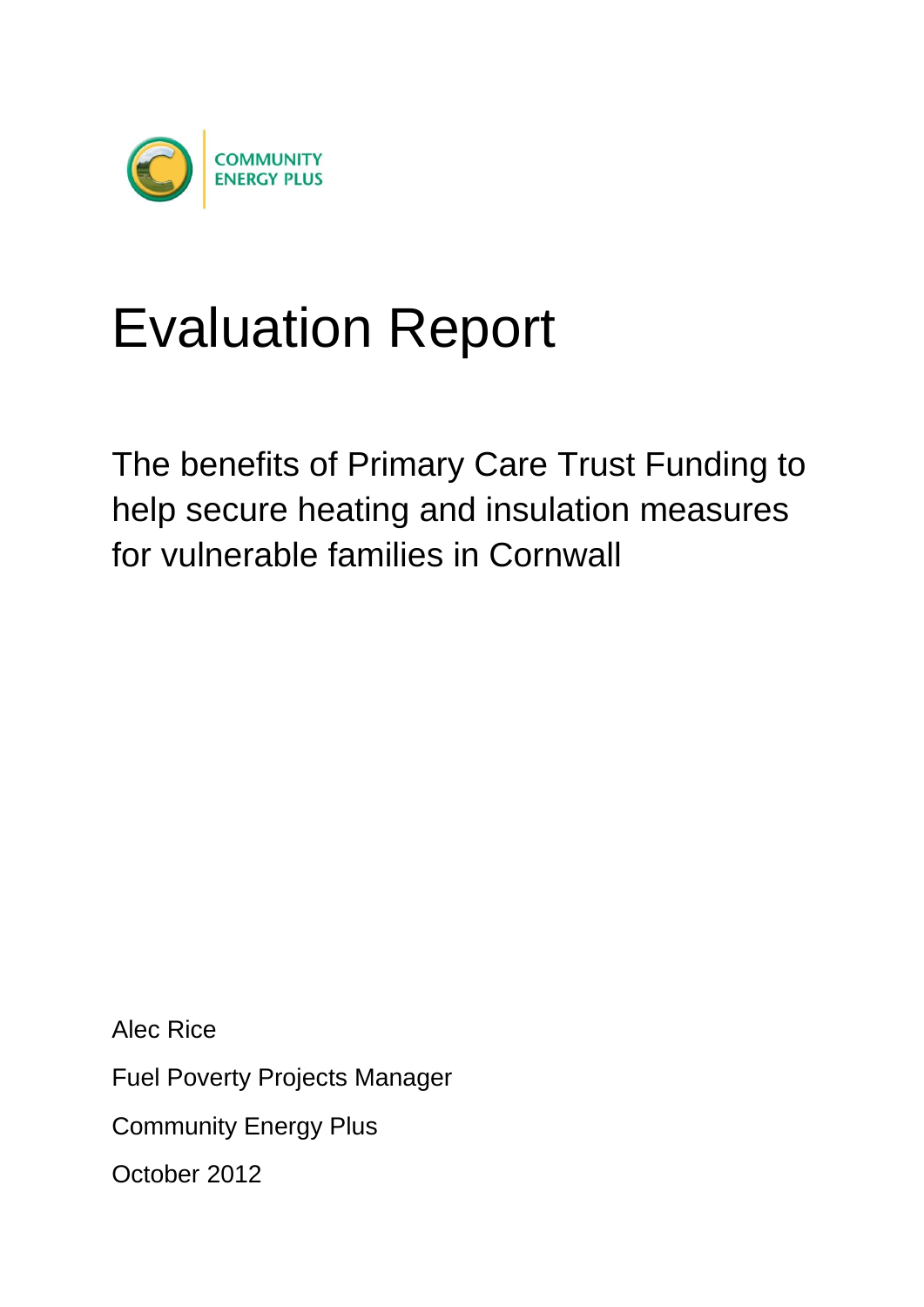## **Background**

Fuel poverty is defined broadly as a situation where a household spends more than 10% of its income on fuel costs. Whilst this definition is undergoing review by the Government it is used in this report as it applied at the time of funding and figures and statics quoted will relate to this. Four main factors affect whether a family is suffering fuel poverty:

- The energy efficiency of the property
- Household income
- The cost of energy
- How a household uses energy

This last factor is often omitted from fuel poverty considerations but is an area where significant savings and improvements can be made.

Fuel Poverty is a serious issue within Cornwall due to the lack of homes connected to the gas supply grid, the large amount of solid wall properties, hard to treat properties, large numbers of older properties, households on low incomes and a large number of privately rented accommodations.

In 2010, the number of fuel poor households in the UK was estimated at around 4.75 million, representing approximately 19 per cent of all UK households. DECC 2012. Since this time we have seen energy prices rise and NEA, the national fuel poverty charity, estimate that the number of households in the UK in fuel poverty in 2011 was 7 million representing 27.2% (England = 5million households, 24.7%). [http://www.nea.org.uk/media/press-pack/fuel-poverty-by](http://www.nea.org.uk/media/press-pack/fuel-poverty-by-region)[region](http://www.nea.org.uk/media/press-pack/fuel-poverty-by-region)

Grants have been available to householders for a number of years but often do not cover the full costs of works. A prime example of this is the Warm Front grant that provides a grant towards heating and insulation measures. It has been estimated that failure to take up the grant once a householder is asked for a 'client contribution' is in the region of 90%.

*"Data on those who do not proceed with grant assistance is not recorded by region or local authority area, but we can advise that since June 2005, 6,076 households have withdrawn from the scheme and a further 14,326 households (as at October 2008) have put their application on hold"*. Joan Ruddock. <http://www.publications.parliament.uk/pa/cm200809/cmhansrd/cm090402/text/90402w0018.htm>

As the grant is aimed at vulnerable householders who are on benefits it is perhaps not surprising that there is low take up of the grant once a client contribution is requested as it is unlikely that these clients have savings or disposable income to contribute.

Warm Front applications in Cornwall for year 2011/12 totalled 977 with 476 households assisted. Value of Warm Front grants was £1,636,781. There are more requests for Warm Front grants in Cornwall than any other area in the South West.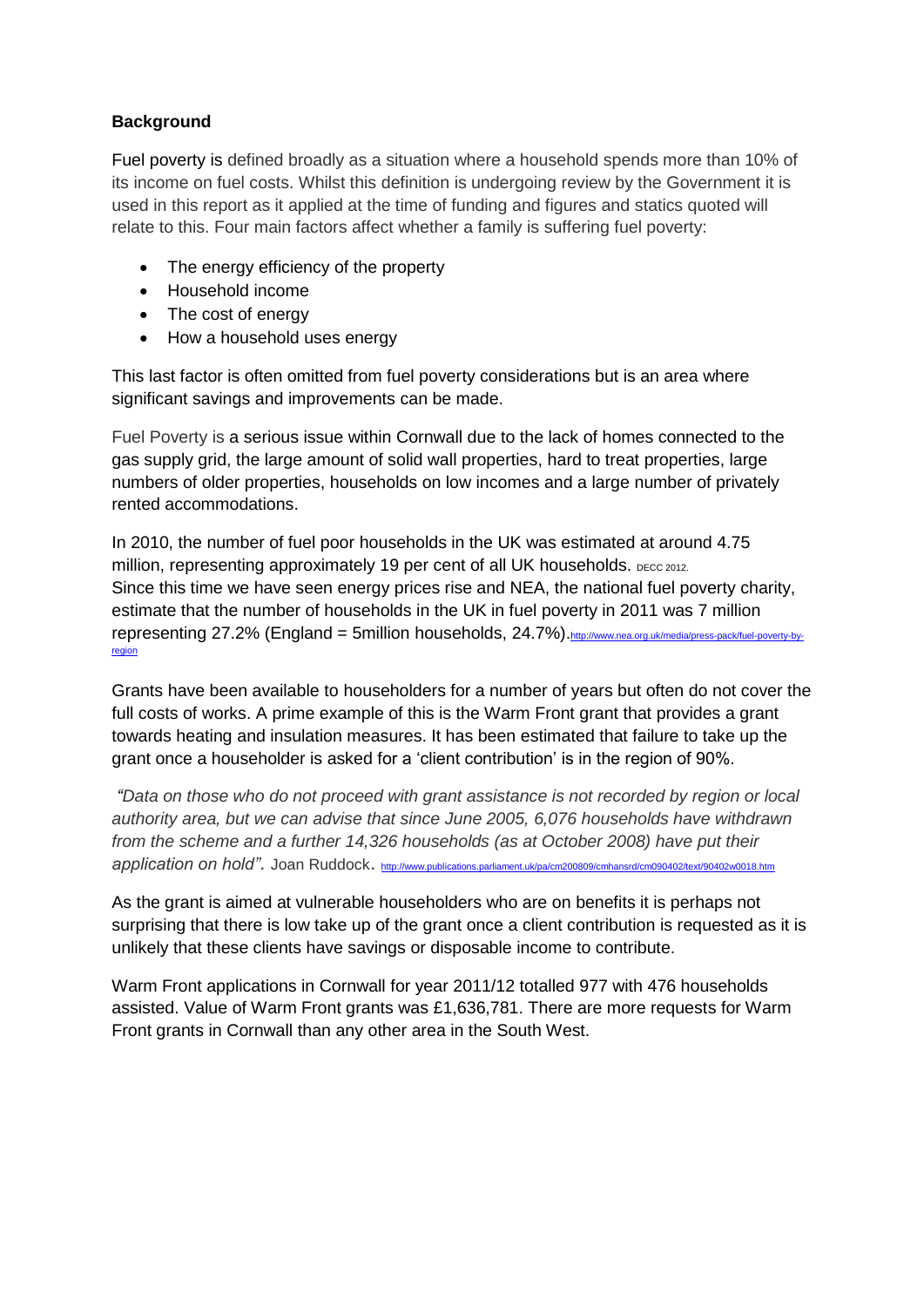### **Action**

Fuel poverty acts as a barrier to work as cold homes can exacerbate ill health, leading to shorter life expectancy or suffering poorer health for longer. In this regard the NHS Cornwall & Isles of Scilly Primary Care Trust were keen to address this issue working alongside Community Energy Plus to help increase the number of households suitably insulated and with adequate heating systems.

In 2010/11 NHS Cornwall & Isles of Scilly Primary Care Trust started to provide funding to Community Energy Plus for capital measures to provide Warm Front 'Top Up's to address the client contributions needed to install heating in homes of vulnerable households where an adequate heating system did not exist or was not working. Installs continued until June 2012.

| No. of Installs | <b>Funding Total</b> | <b>Warm Front Grants</b> | Гоtal       |
|-----------------|----------------------|--------------------------|-------------|
| 54              | £40,000              | 276,000.00               | £316,009.14 |

The undoubted success of this project was that for an average £740.74 per household it brought in an extra £5111.11 of grant in to Cornwall.

The problem of low take ups was virtually eliminated with only 4 households not proceeding (6.9%).

| <b>Applications</b> | Proceeded | <b>Withdrew</b> |
|---------------------|-----------|-----------------|
| 58                  | 34        |                 |

Installations were mostly oil boilers, which highlights the rural issues in Cornwall with approximately 60% of households of the gas grid network.

| .                | in c<br>aa | .<br>-----<br><br>-- |
|------------------|------------|----------------------|
| - -<br><u>Ju</u> |            |                      |

Referrals came from a variety of sources and include: Cornwall Council – Private Sector Housing Welfare Visiting Officer West Cornwall Care & Repair Kernow Positive Support Chapter 1 District nurse Adult Social Services Energy Saving Trust advice centre Private plumber

Community Energy Plus liaised directly with Eaga partnership/Carillion (managing agents of Warm Front) to ensure a faster and smoother installation process. This also enabled a named point of contact to facilitate data sharing and resolve queries quickly. Community Energy Plus also requested that Carillion inform them of any applications that required a client contribution.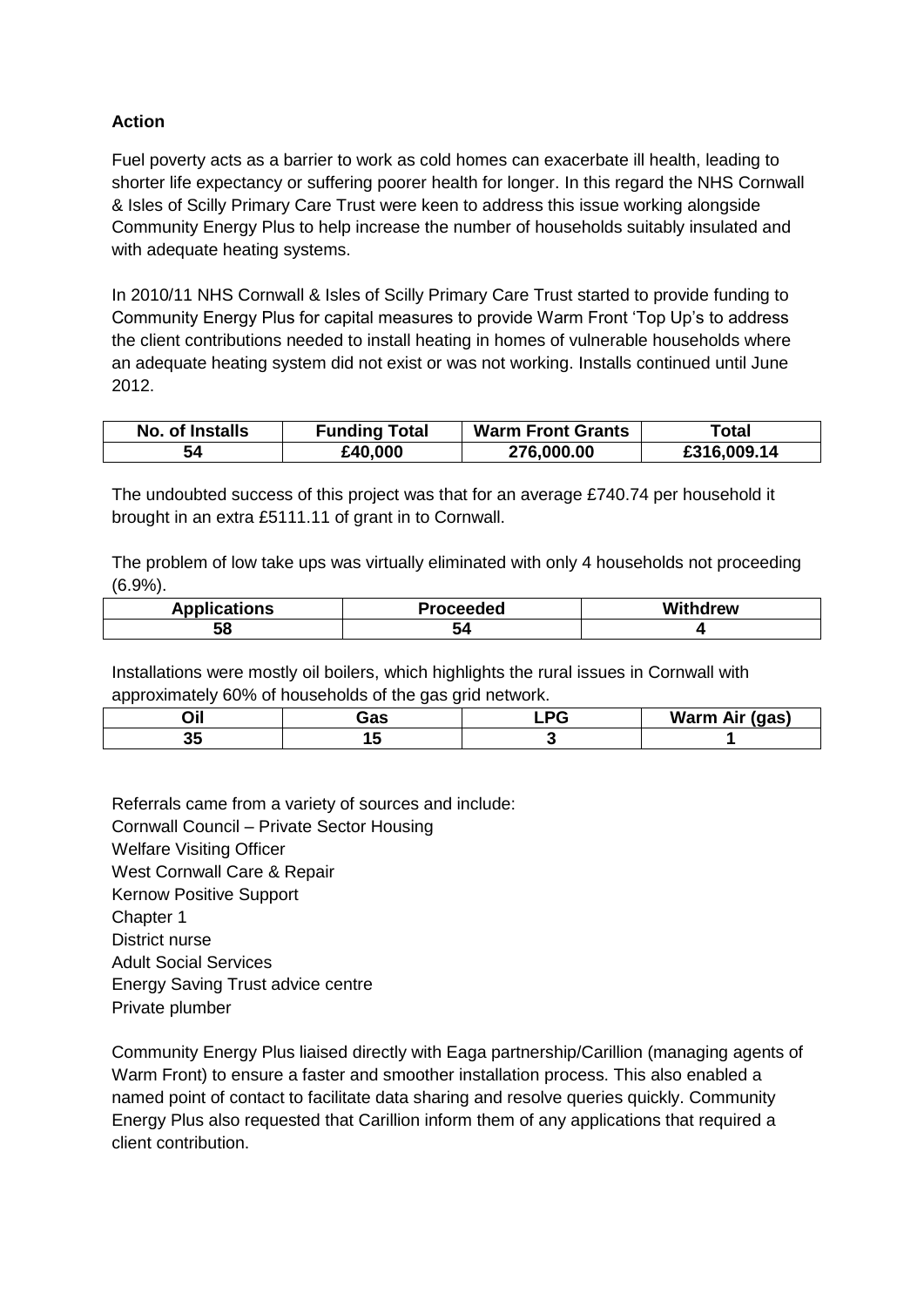The partnership working achieved positive results as can be observed in the comments from clients:

*"your explanation has cleared a lot of worry"*

*"You referred her for a Warm Front top up and she wanted to say a big thank you as she now as heating!" From Welfare Visiting Officer.*

*"Many thanks for your help"*

*"I would like to thank your charity for their kindness in enabling me to take up the Warm Front grant, which I would not have been able to do without their help and assistance. Your support is very much appreciated".*

*"I thank you very much"*

*"Thank you once again for your help. This is needed and I'm very grateful for it".*

*"I'd like to thank you for all your concern about keeping warm. It would be lovely to feel warm all over the bungalow as it does seem to me, we are having colder and longer winters. As I'm nearly seventy and my joints feel it and scars from previous operations seem to hold the cold".*

*"I can further confirm that the property does not have any form of central heating installed at present, but with the possibility that this may now happen the benefits to me personally would be so re-warding and comforting as I suffer from arthritis. Because of this I had a major operation to my hip, approximately eighteen months ago, which involved a total hip replacement and prior to this I also had an operation to my left knee which in both instances was due to the arthritis I have".*

*"Just to acknowledge receipt of your letter and extend my personal thanks to you. This contribution will mean so much to me personally. It still seems a little un-believable that I may yet have my home centrally heated".*

*"Thank you very much for your help".*

*"Many, many thanks".*

*"Thank you for helping us through this".*

*"I suffer from a condition called fibromyalgia which is made worse by cold, damp conditions. I do not have any heating in my home so having heating will be extremely beneficial to me".*

*"I just wanted to drop you a line to say thank you so much for all your help in securing the grant towards our new heating system. It's been a difficult winter for everybody and I hadn't realised just how important being warm enough is".*

*"Thank you for your help so far".*

*"Many thanks for your help and support".*

*"We really appreciate your help".*

*"Thank you for your help".*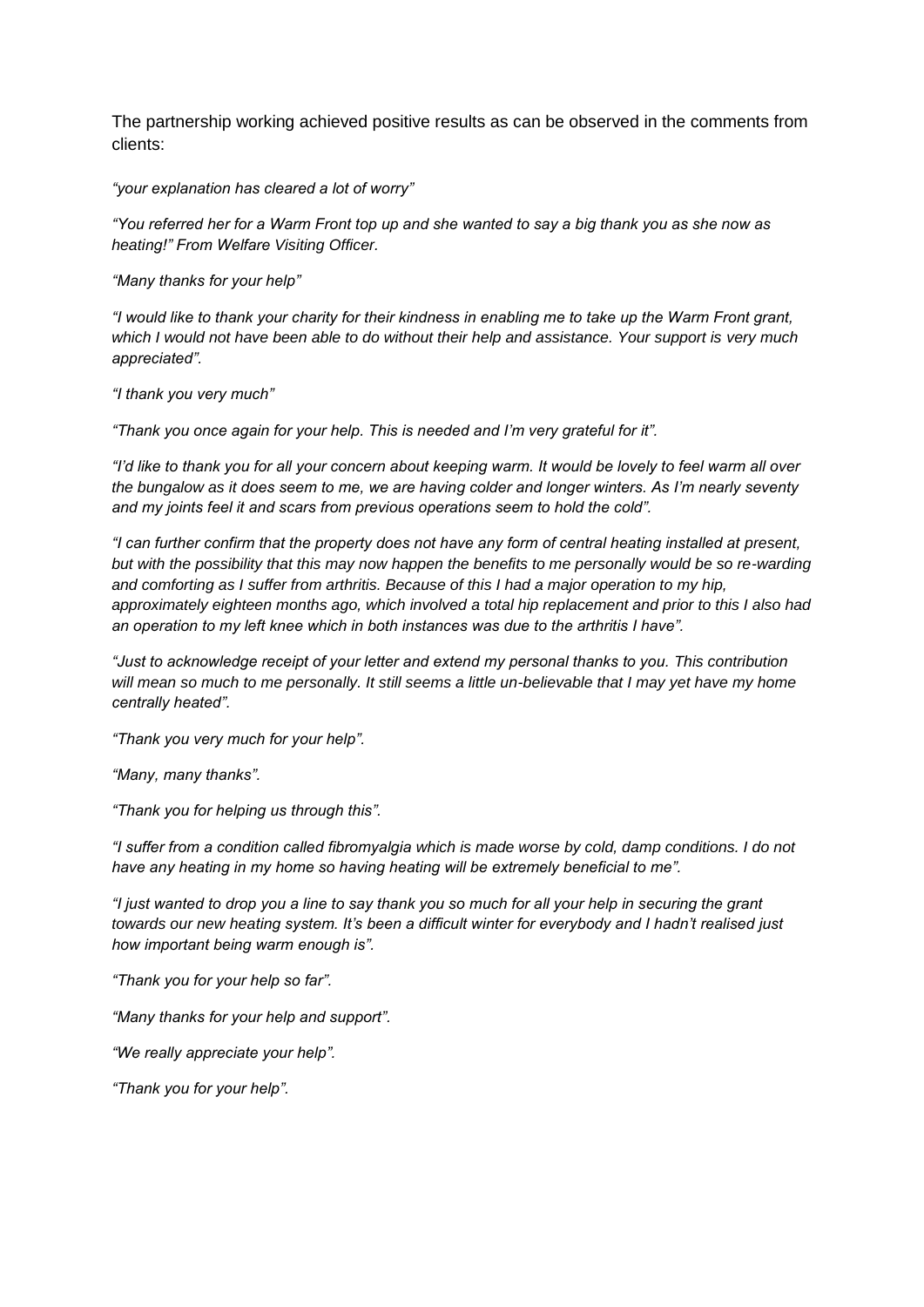Many of the comments make reference to various health issues within the households helped and many suffered more than one ailment. These included:

Anaemic Angina Arthritis Asthmatic Atrial Fibrillation Bipolar Disorder Chronic back pain Chronic Pulmonary Obstruction Diabetes Heart Attack Heart condition (SVT) Hiatus Hernia High Blood Pressure Hip Operations Hip replacement Osteo-arthritis HIV+ Hypertension Long Term mobility problems Pulmonary Fibrosis Polymyalgia Registered blind Spinocerebellar ataxia Spondylitis of upper & lower spine **Tachycardia** Thoracic-lumbar scoliosis

Insulation measures were also included and aimed at the 'Super Priority Group' (SPG) *appendices*.

| No. of households                                                                                                           | No. of measures | <b>Ave SAP before</b> | Ave SAP after |  |
|-----------------------------------------------------------------------------------------------------------------------------|-----------------|-----------------------|---------------|--|
| 254                                                                                                                         | <b>290</b>      | 46                    | 56            |  |
| SAP has been adopted by government as part of the UK national standard for calculating the energy performance of buildings. |                 |                       |               |  |

SAP ratings are expressed on a scale of 1 to 100 - the higher the number, the better the rating. [http://www.nihe.gov.uk/what\\_is\\_a\\_sap](http://www.nihe.gov.uk/what_is_a_sap)

#### The average SAP rating means an average improvement increase from band E to band D.

SPG were targeted by Community Energy Plus via a comprehensive Cornwall wide marketing campaign that included leaflets targeted at SPG's press, radio, billboard and transport advertising. Help and advice were provided by trained energy advisors and a Freephone number provided for queries. Training was also available to frontline staff to understand fuel poverty issues and the importance of ensuring clients have a warm, dry home. This enabled front line staff to be able to refer clients directly.